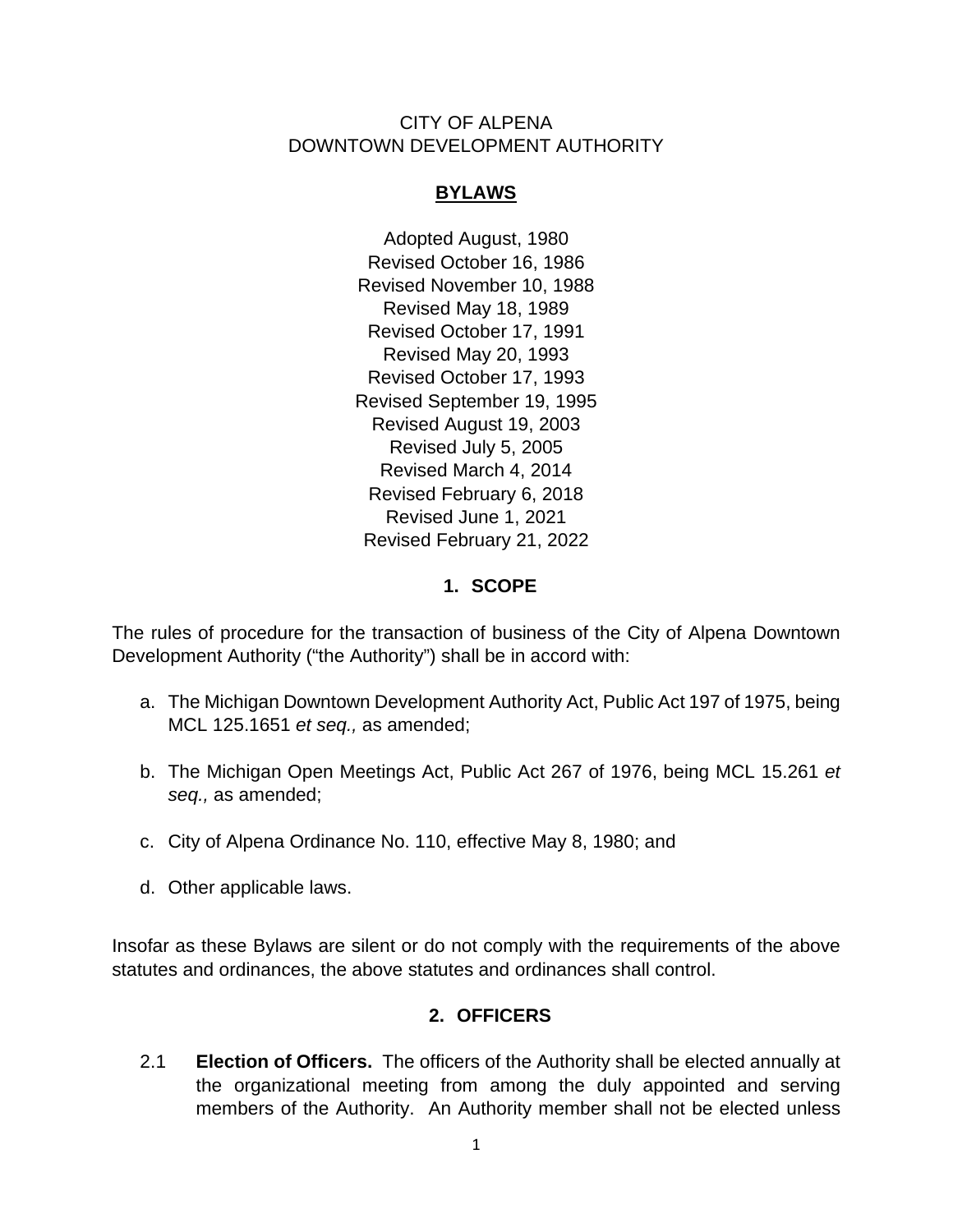duly nominated. A candidate for election may nominate him- or herself. Nominations need not be seconded. Voting shall be conducted by voice vote. If no candidate for any office is opposed, a simple voice vote electing the slate of unopposed candidates shall be in order. For any office in which two or more candidates are nominated, voting shall be by roll call, and the votes of the various members shall be recorded in the minutes of the meeting. A candidate receiving a majority vote of the entire membership of the Authority shall be declared elected.

- 2.2 **Term of Officers.** A duly elected officer shall serve for a term of one year (commencing upon the adjournment of the organizational meeting at which he or she is elected), or until his or her successor shall take office.
- 2.3 **Vacancies in Office.** A vacancy in any office of the Authority shall be filled immediately as provided in paragraph 2.1 above. An individual elected to fill a vacancy shall serve through the end of the Authority's next annual organizational meeting, or until his or her successor shall take office.
- 2.4 **Duties of Officers.** The officers of the Authority and their respective duties are as follows:
	- a. **Chairperson.** The Chairperson shall preside at all meetings of the Authority; call special meetings of the Authority when necessary; and, in general, oversee the work and administration of the Authority and the execution of the Authority's will and purposes as determined by the Authority from time to time.
	- b. **Vice-Chairperson.** The Vice-Chairperson shall perform the duties of the Chairperson during the absence or inability of the Chairperson to act.

# **3. AUTHORITY MEMBERSHIP**

- 3.1 **Appointment.** All members of the Authority shall be appointed by the Mayor of the City of Alpena and shall be subject to approval by the City Council for the City of Alpena.
- 3.2 **Term.** A duly appointed member of the Authority shall serve for a term of four years following his or her appointment and may be reappointed in the manner set forth in Section 3.1 above for such additional terms as the Mayor desires.
- 3.3 **Removal.** A duly appointed member of the Authority may be removed from his or her position under the following circumstances: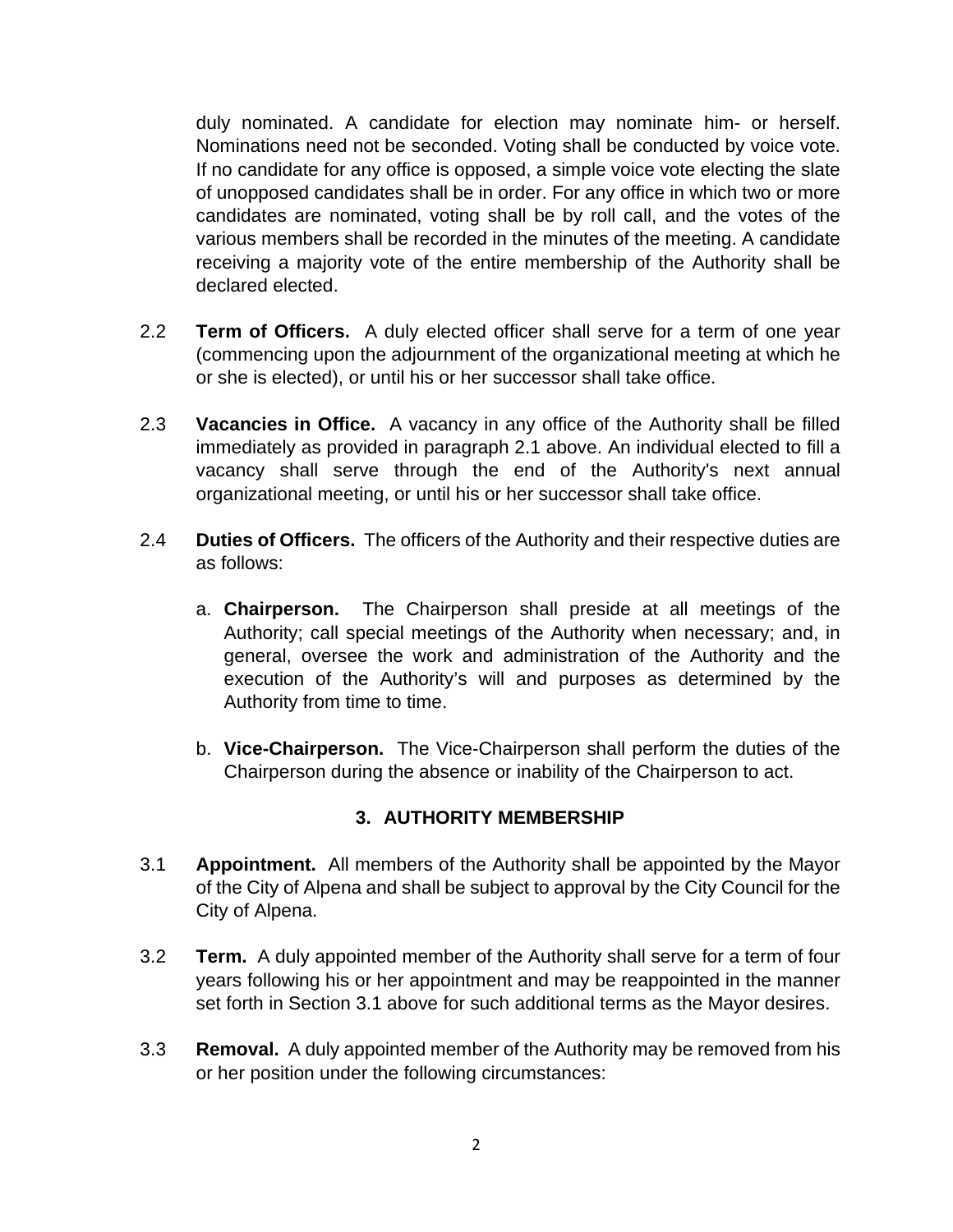- a. **Voluntary Removal.** If a member of the Authority desires to discontinue serving in that capacity, he or she may voluntarily resign from the Authority at any time by serving written notice upon the Chairperson. An individual serving as an attorney-in-fact for a member of the Authority pursuant to a valid Power of Attorney may effect a voluntary resignation for the member.
- b. **Discretionary Removal.** Attendance and participation at meetings is essential to the role of a member of the Authority. Thus, if a member is absent without excuse for three consecutive meetings, or for four meetings in any twelve-month period, that member's continued membership shall be placed on the agenda for the next regular meeting of the Authority. The Authority shall have full discretion to remove a member under these circumstances by a majority vote as provided in Section 5.6 herein.

For purposes of this section, "absent without excuse" shall mean any absence that is not related to the following:

- Necessary medical procedures for the member of the Authority;
- Absences related to military service of the member of the Authority;
- Absences required by court order, such as jury duty or appearance in court pursuant to subpoena.

In order for any of the above-listed reasons to serve as a valid excuse for the absence of a member of the Authority, the member must communicate the reason for absence to the Executive Director prior to the meeting in question.

c. **Removal by Death or Incapacitation.** A member who dies or who is declared incompetent by (1) a court of competent jurisdiction or (2) two or more licensed physicians in writing shall be automatically removed from their position with the Authority upon a voice vote of a majority of a quorum of the membership at any meeting held in accordance with these Bylaws.

### **4. NON-VOTING MEMBERSHIP**

4.1 **Appointment.** The Mayor of the City of Alpena may appoint one nonvoting member who is a high school aged student residing within the school district for Alpena Public Schools. Such appointment shall be subject to approval by the City Council for the City of Alpena.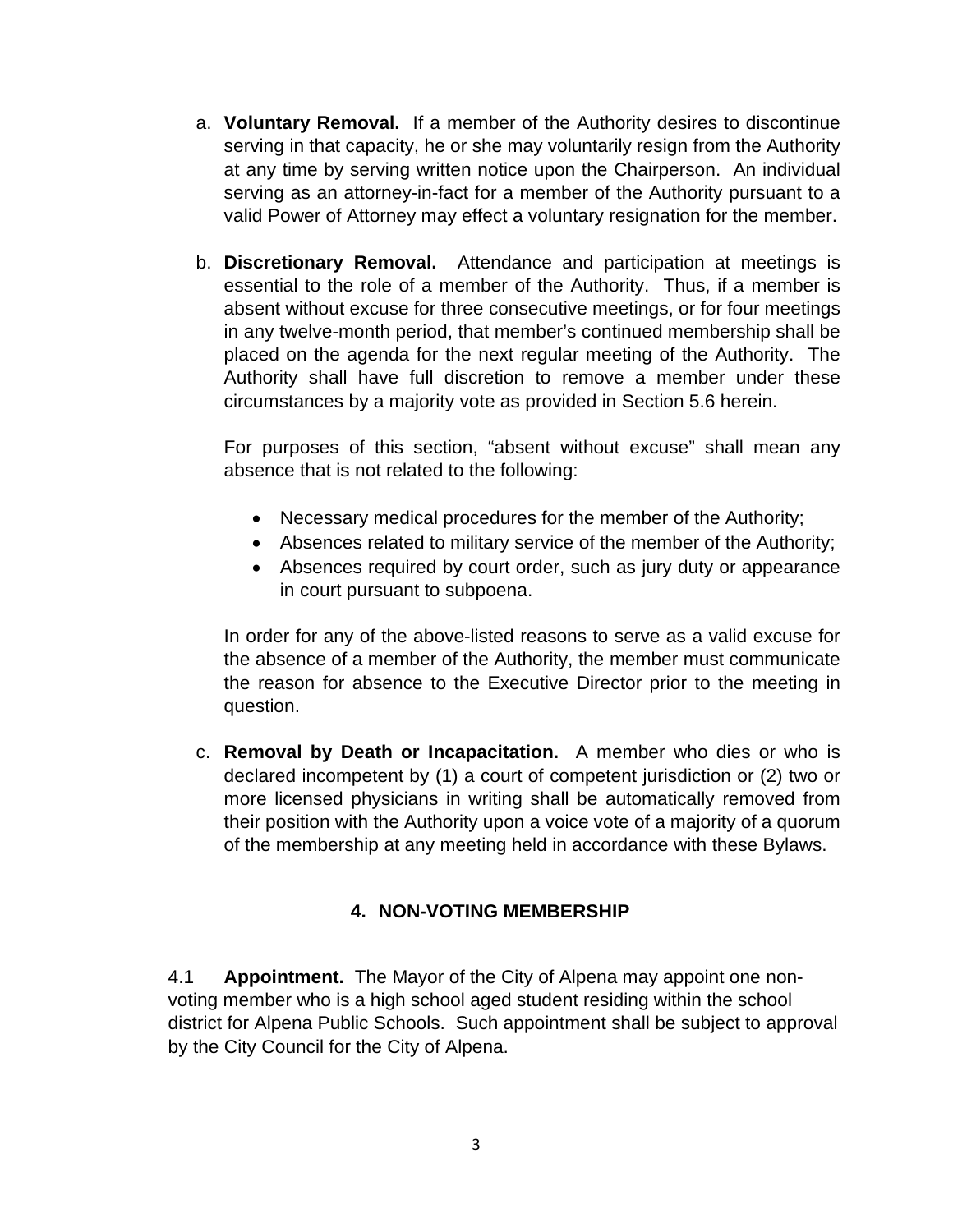4.2 **Term.** A duly-appointed non-voting member shall serve for a term of one year following his or her appointment and may be reappointed as provided in Section 4.1 so long as the non-voting member remains a high school aged student residing within the school district for Alpena Public Schools.

4.3 **Rights and Duties.** A non-voting member shall be expected to participate in in meetings and engage in deliberations of all business before the Authority except as provided in Section 4.4 below. Non-voting members shall not be allowed to vote on any business before the Authority.

4.4 **Closed Sessions.** Non-voting members shall not be present at or participate in any deliberation or discussion occurring in a Closed Session authorized under the Michigan Open Meetings Act.

4.5 **Quorum.** Non-voting members shall not be counted as relates to the Quorum and transaction of business provisions of Sections 6.5 and 6.6 herein.

4.6 **Removal.** An appointed non-voting member of the Authority may be removed in the same manner described in Section 3.3 herein.

# **5. STAFF**

# 5.1 **Executive Director.** The Executive Director shall:

- a. Maintain the files of the Authority;
- b. Prepare all reports of Authority action;
- c. Prepare the agenda for all meetings, including copies of all reports, exhibits, proposals, and other items to be considered at the meeting, and distribute and post the agenda as required by these Bylaws;
- d. prepare and submit reports on matters to be submitted for Authority consideration;
- e. sign all plans, maps, charts, surveys, studies, plats, and all records, documents, and other papers and reports of Authority action consistent with these Bylaws, except as otherwise directed by the Authority. The meaning of "sign" shall allow for execution by electronic means or typed signature;
- f. Set for public hearing all requests requiring same, and give notice of such hearings as required by law;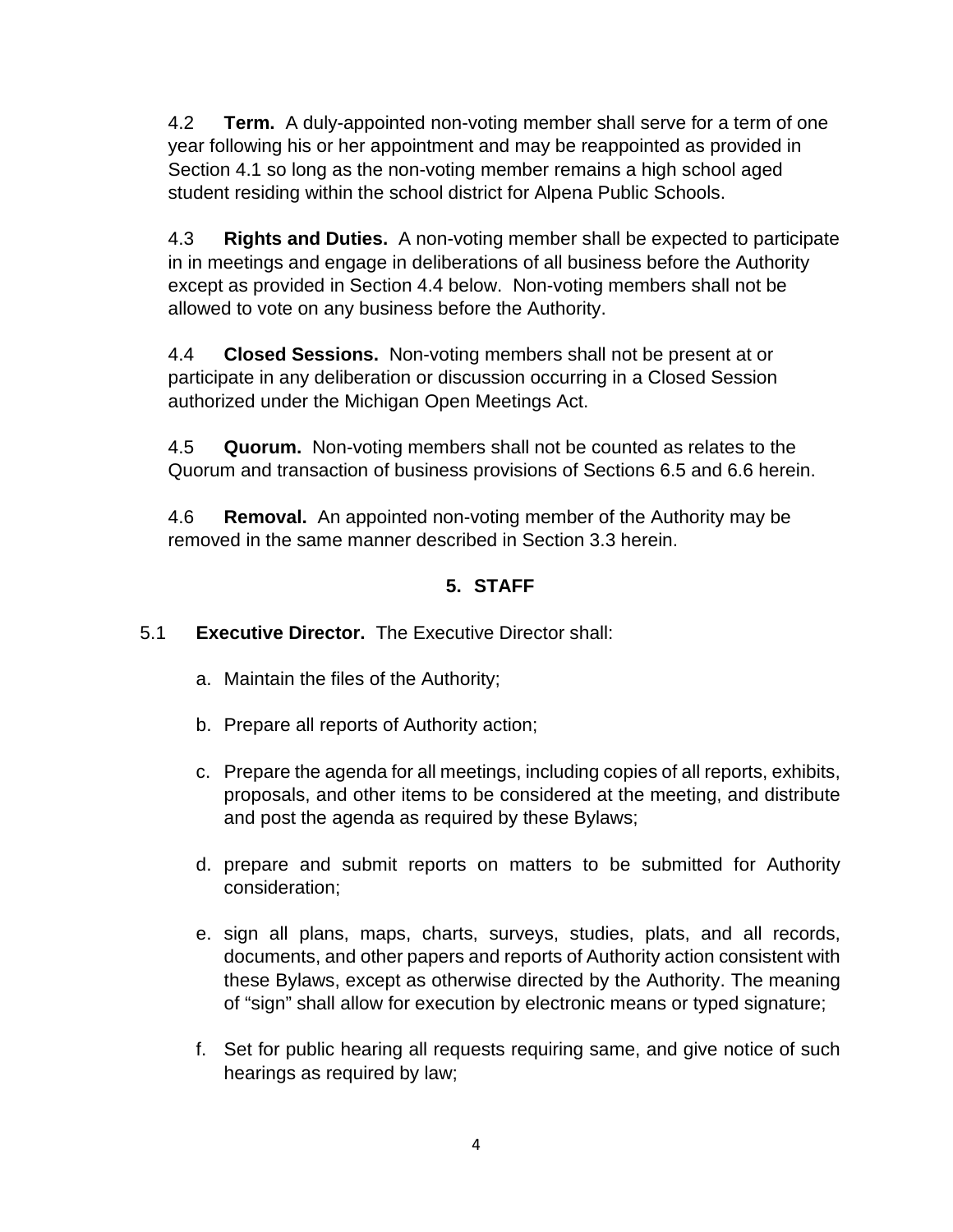- g. carry on all the administrative duties resulting from actions of the Authority;
- h. prepare, sign, and distribute minutes of Authority meetings, including same with the agenda to be distributed for the next regular meeting of the Authority, and present the minutes to the Authority for correction and adoption;
- i. give notice as required by law to all Authority members of all meetings;
- j. give public notice of all meetings as required by law;
- k. present to the Authority all matters which come to the Executive Director's attention and require Authority action;
- l. Prepare an annual budget proposal to be considered by the Authority for adoption, and any proposed budgetary amendments as necessary;
- m. prepare financial statements on a monthly basis in the form required by the Authority, including same with the agenda to be distributed for the next regular meeting of the Authority;
- n. serve as the "clerk" or "secretary" of the Authority according to the meanings of those terms under any applicable law;
- o. Complete other tasks and fulfill other duties as required by the Authority from time to time.
- 4.2 **Status of Executive Director.** The Executive Director is not an *ex officio* member of the Authority, and shall have no vote in the transaction of Authority business.
- 4.3 **Other Staff.** The Executive Director shall have the power to engage other staff, subject to the approval of the Authority. The Executive Director shall manage and oversee other staff, and have the power to reprimand and discharge other staff, on an as-needed basis. The Authority may also act to reprimand or discharge staff.
- 4.4 **Delegation of Duties.** The Executive Director may delegate to other staff or to appropriate volunteers the performance of any duty or responsibility, subject to applicable law. The Executive Director shall remain ultimately answerable for the discharge or performance of any delegated duty or responsibility.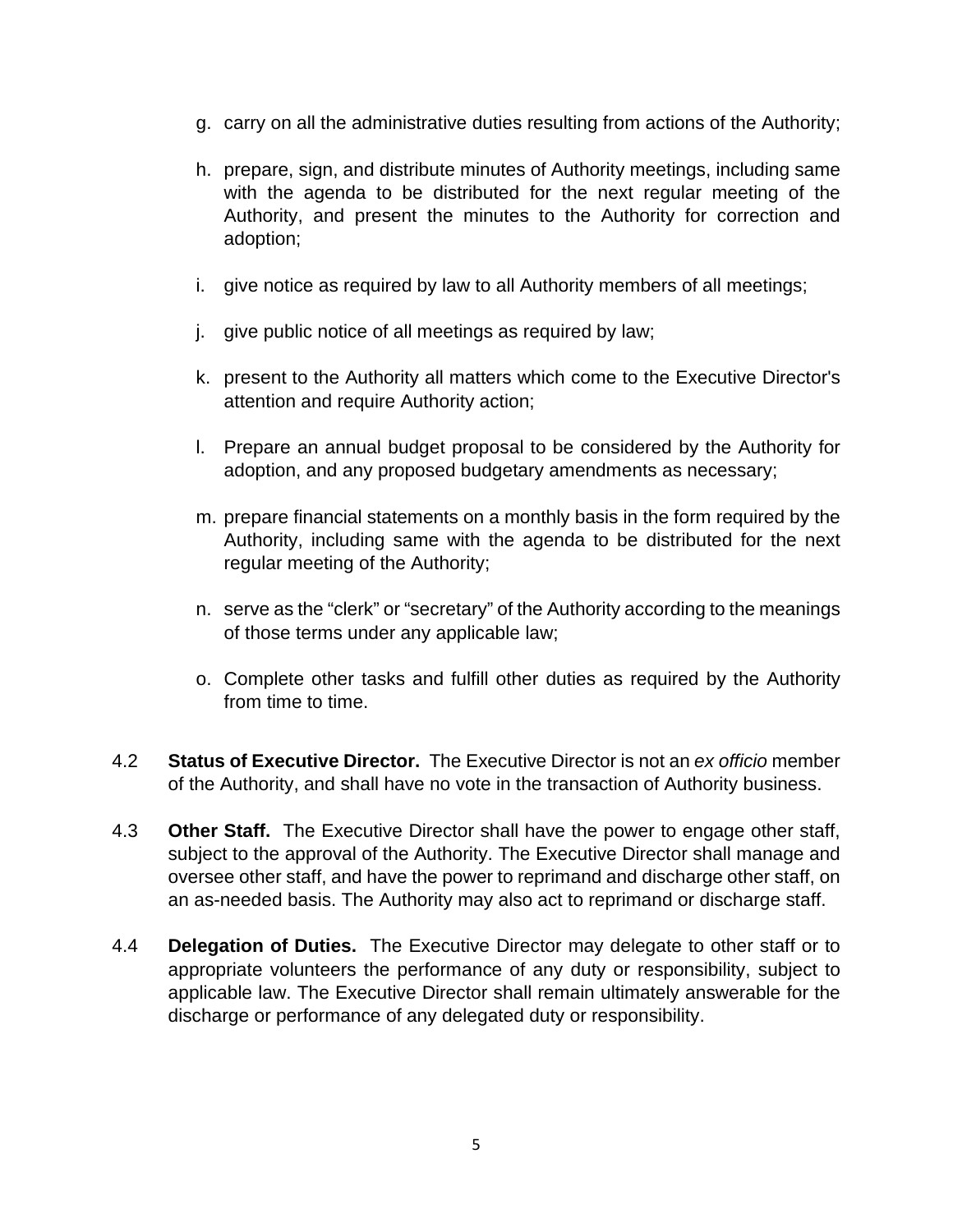## **6. MEETINGS AND VOTING**

- 6.1 **Organizational Meeting.** The Authority shall hold its annual organizational meeting in conjunction with its regular meeting in April of each year. The purpose of the organizational meeting shall be to elect officers as provided in these Bylaws and to conduct such other organizational business as may be necessary or beneficial to the Authority.
- 6.2 **Regular Meetings.** Regular meetings of the Authority shall be held monthly on the 1st Tuesday of each month at 3:00 PM , or at such other times as are approved by the Authority, at which time the business of the Authority, including public hearings, action on all matters required by law, and such other action or business that may be required to give effect to adopted programs of the Authority shall be conducted.
- 6.3 **Special Meetings.** Special meetings may be called by the Chairperson or by the Executive Director on the explicit request of the Chairperson or any four members of the Authority on at least 18 hours' notice to each member of the Authority. For the purposes of this paragraph 5.3, "notice" shall mean either (1) written notice served personally or left at the member's usual place of residence or with the person in charge at the member's usual place of business; (2) telephone notice to the member, if the member personally answers the telephone call; (3) e-mail notice delivered to the member's usual e-mail address for Authority business, if such e-mail notice is reasonably calculated to be seen by the member. Any special meeting shall be a valid meeting for all purposes without such notice if all members of the Authority are present at the meeting or have waived notice of the meeting in writing.
- 6.4 **Strategic Planning Special Meeting.** A special meeting for the purpose of strategic planning for the Authority shall occur annually and shall be called and noticed in accordance with paragraph 5.3 above. The Authority shall evaluate the existing strategic plan and review the need for the strategic planning special meeting at its April meeting each year. The strategic planning meeting may be waived by official action of the Authority as provided in paragraph 5.6 below. However, the strategic plan should be updated at least every five years.
- 6.5 **Quorum.** A majority of the duly appointed and serving membership of the Authority shall constitute a quorum for the transaction of business at any meeting of the Authority.
- 6.6 **Votes Required for the Transaction of Business.** The number of affirmative votes required to transact business at any meeting of the Authority shall be a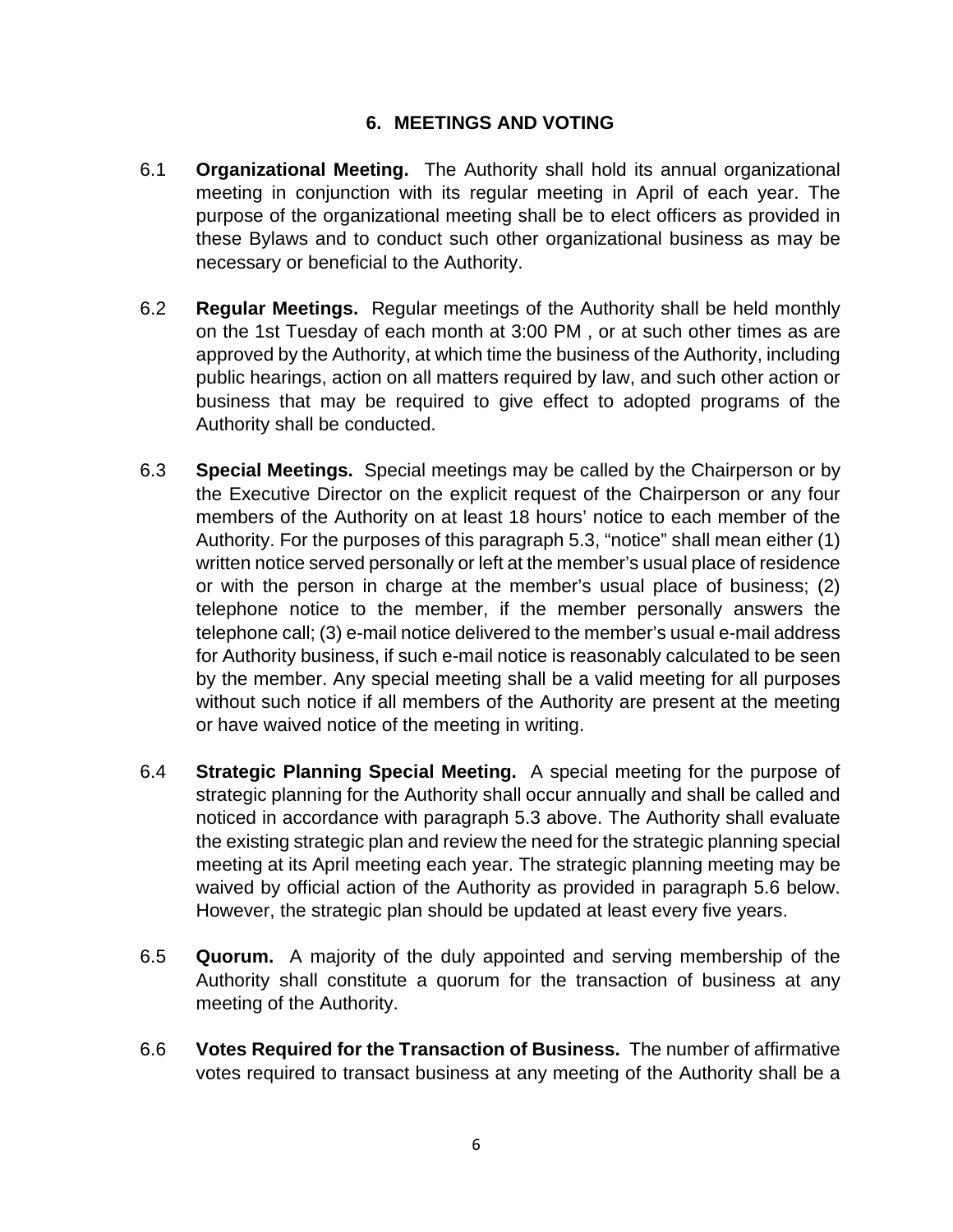majority of the those duly appointed and serving membership of the Authority present unless these bylaws require or allow a different number.

- 6.7 **Presiding Officer in Absence of Chairperson and Vice-Chairperson.** In any meeting of the Authority at which neither the Chairperson or the Vice-Chairperson is present, the members present at the meeting and constituting a quorum shall elect for the meeting a presiding officer from among themselves by majority vote of the members present. Any member may call a meeting to order and occupy the chair until a presiding officer is duly elected.
- 6.8 **Submission of Agenda Items.** Resolutions, recommendations, suggestions, requests for action, and other items shall be submitted to the Executive Director at least seven business days prior to the meeting at which such items are to be acted upon if such items are to be included in the Executive Director's agenda. The Executive Director's agenda is deemed adopted as the agenda for the meeting, subject to the addition of any late agenda items at the meeting. Late agenda items may be added upon the unanimous consent of the authority members present at the meeting and constituting a quorum.
- 6.9 **Distribution of Agenda to Authority Members.** The agenda and all attached materials prepared for any regular meeting of the Authority shall, at least three days prior to the regular meeting, be distributed through regular channels to all members of the Authority. The agenda and all attached materials prepared for any special meeting of the Authority shall be similarly distributed at least 18 hours prior to the special meeting. The Authority may at any regular or special meeting vote to waive strict compliance with the agenda distribution requirements set forth in this paragraph 5.9.
- 6.10 **Posting and Distribution of Agenda to News Media.** The agenda for any regular meeting of the Authority shall, at least three days prior to the regular meeting, be distributed through regular channels to Alpena's traditional print, television, and radio news outlets, and be posted for the benefit of the public at both the Authority's office and the Alpena City Hall. The agenda and all attached materials prepared for any special meeting of the Authority shall be similarly distributed and posted at least 18 hours prior to the special meeting. Distribution to news media and posting for the public is intended in the interest of increased transparency beyond the requirements of applicable laws, and non-compliance with the agenda distribution and posting requirements set forth in this paragraph 5.10 shall not operate to borrow the occurrence of any meeting, or avoid any action taken at any meeting.
- 6.11 **Order of Business.** The order of business at regular meetings of the Authority shall be as follows: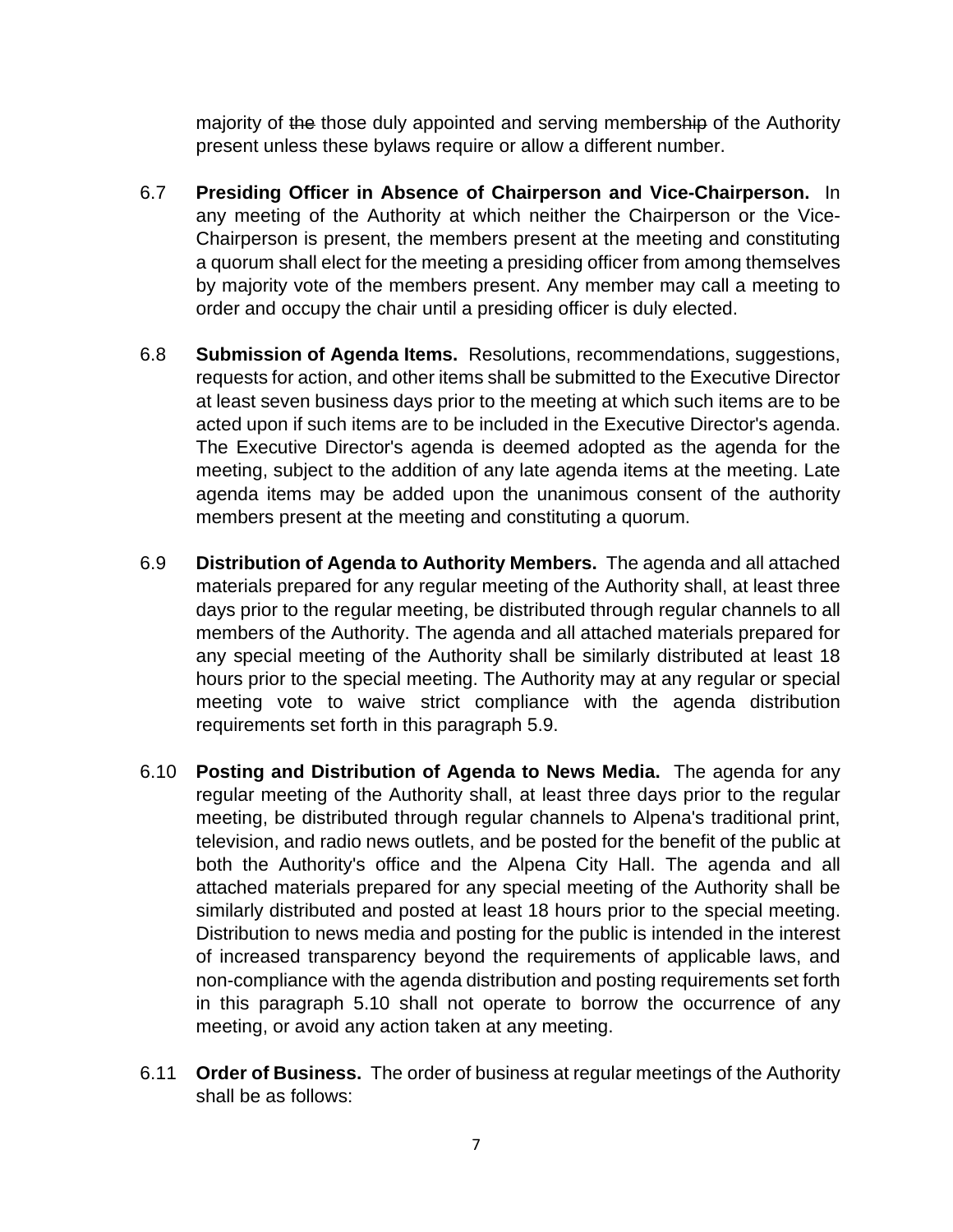- a. Call to Order.
- b. Citizens Appearing Before the Authority.
- c. Late Additions to Agenda (requires unanimous consent).
- d. Review and Adoption of Minutes of Previous Meeting.
- e. Public Hearings.
- f. Executive Director's Report.
- g. Correspondence.
- h. Review and Acceptance of Monthly Financial Reports.
- i. Committee Reports (beginning with Committee on Finance & Budget).
- j. Report from the City of Alpena.
- k. Unfinished Business.
- l. New Business.
- m. Adjournment.

In the interests of promoting efficiency in the course of meetings, the Executive Director may in his or her discretion schedule any items of unfinished business or new business relating to other items on the agenda such as any of the various reports to be given together with those items for the Authority's consideration.

6.12 **Citizens Appearing Before the Authority.** Citizens appearing at a meeting to address the Authority shall be limited in their comments to three minutes, unless additional time is allowed by the Authority. A request for Authority action made by citizens addressing the authority may only be acted upon by the Authority if the request was submitted to the Executive Director for inclusion in the meeting's agenda in accordance with these Bylaws, or if the agenda is duly amended to allow for consideration of the request. Neither members nor staff of the Authority shall be obligated to answer or respond to questions posed or remarks made by a citizen addressing the Authority. The Authority shall not be obligated to consider or act upon any request made by a citizen addressing the Authority.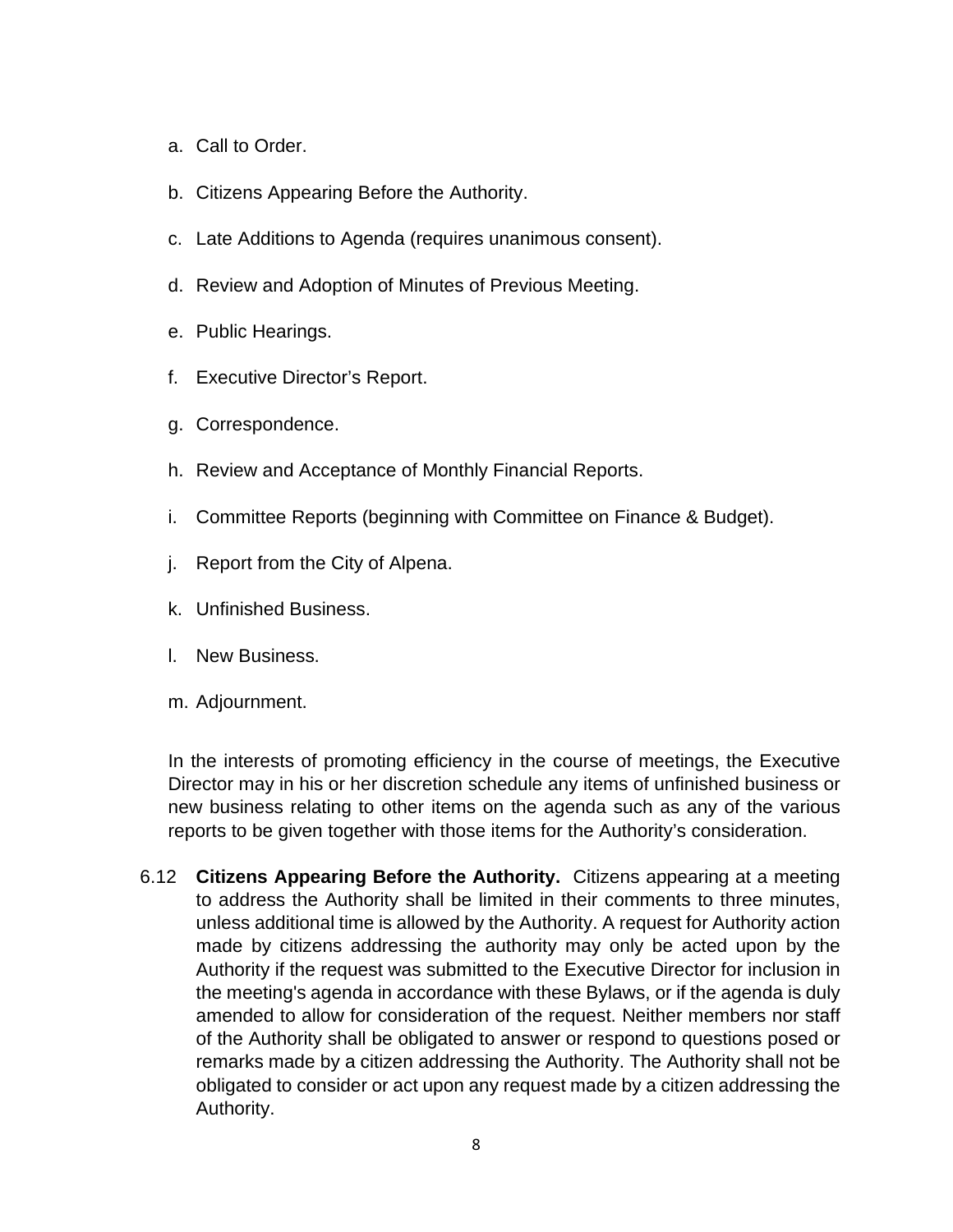6.13 **Governing Rules of Procedure.** In all matters of procedure on which these Bylaws and any applicable laws are silent, meetings of the Authority shall be conducted in accordance with the then current edition of *Robert's Rules of Order Newly Revised*, as interpreted by the Authority's counsel if present, or by the meeting's presiding officer if counsel is not present, subject to appeal according to the rules for appealing a ruling of the chair as set forth in said rules.

### **7. COMMITTEES**

- 7.1 **Standing Committees.** The Authority shall have the following standing committees:
	- a. Finance & Budget.
	- b. Economic Development.
	- c. Design & Beautification.
	- d. Education & Promotion.
- 7.2 **Other Committees.** The Authority may establish other committees as deemed necessary from time to time.
- 7.3 **Chairs of Committees.** Chairs of committees shall be appointed at the discretion of the Chairperson of the Authority or the Executive Director, and may be removed with or without cause, and with or without a hearing or notice, by two thirds of the duly appointed and serving membership of the Authority. Chairs of committee shall be evaluated for reappointment annually. Chairs of committees need not be members of the Authority.
- 7.4 **Members of Committees.** Members of committees shall be appointed at the discretion of the Chairperson of the Authority or the Executive Director, and may be removed with or without cause, and with or without a hearing or notice, by two thirds of the duly appointed and serving membership of the Authority. Members of committees need not be members of the Authority, but each committee shall have as a member or as its chair at least one member of the Authority. The Executive Director shall serve as an *ex officio* voting member of each committee. Committee membership shall be evaluated annually by the Authority.
- 7.5 **Committee Nominations for Appointment**. Each year, at the July meeting of each respective committee, the committee shall nominate individuals for appointment or reappointment to the committee and shall nominate a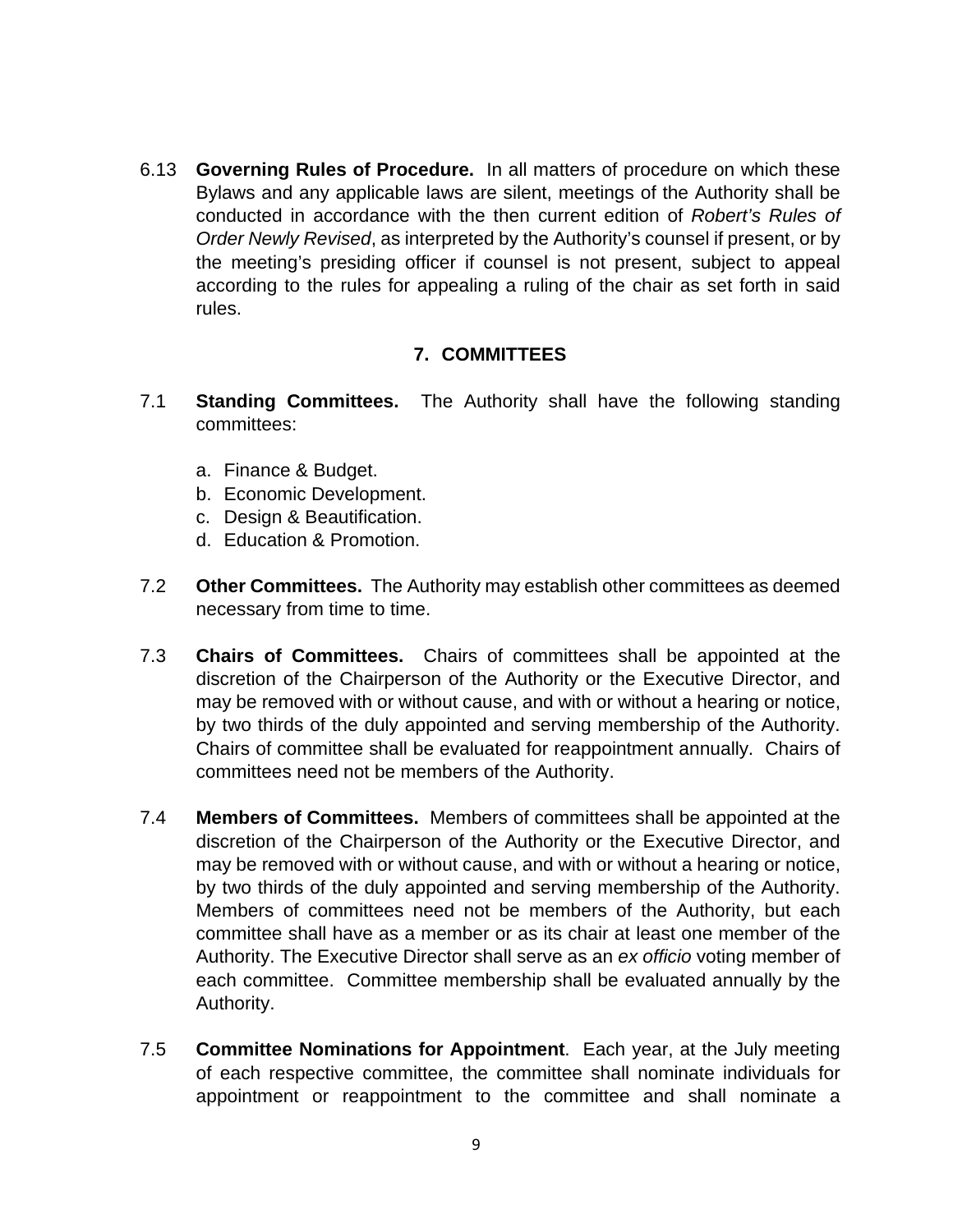chairperson. Those nominations shall be presented to the Authority at its August meeting each year.

7.6 **Committee Attendance.** Attendance and participation at meetings is essential to the role of a Committee Member. Thus, if a Committee Member is absent without excuse for three consecutive meetings, or for four meetings in any twelve-month period, that Committee Member's continued membership on the committee shall be placed on the agenda for the next regular meeting of the Authority. The Authority shall have full discretion to remove a member under these circumstances by a majority vote as provided in Section 5.6 herein.

For purposes of this section, "absent without excuse" shall mean any absence that is not related to the following:

- Necessary medical procedures for the member of the Authority;
- Absences related to military service of the member of the Authority;
- Absences required by court order, such as jury duty or appearance in court pursuant to subpoena.

In order for any of the above-listed reasons to serve as a valid excuse for the absence of a member of the Authority, the member must communicate the reason for absence to the Executive Director or the Committee Chairperson prior to the meeting in question.

- **7.7 Powers of Committees.** The Committees of the Authority shall have no power to "decide" as defined in the Michigan Open Meetings Act or any other applicable law. Committees shall make recommendations to the Authority, which shall deliberate and reach a decision regarding those recommendations in an open meeting as provided in these Bylaws.
- **7.8 Authority Member Committee Service.** Each member of the Authority shall, at all times during the term of his or her service, serve on at least one standing or other committee.
- 7.9 **Resignation from Committees.** A committee chair's or committee member's resignation may be accepted at the discretion of the Chairperson of the Authority or the Executive Director, or by a majority of the duly appointed and serving members of the Authority.
- 7.10 **Reports of Committees.** All chairs of committees or their designated deputies shall report to the Authority monthly in conjunction with the Authority's regular meeting. All reports shall be submitted in writing to the Executive Director at